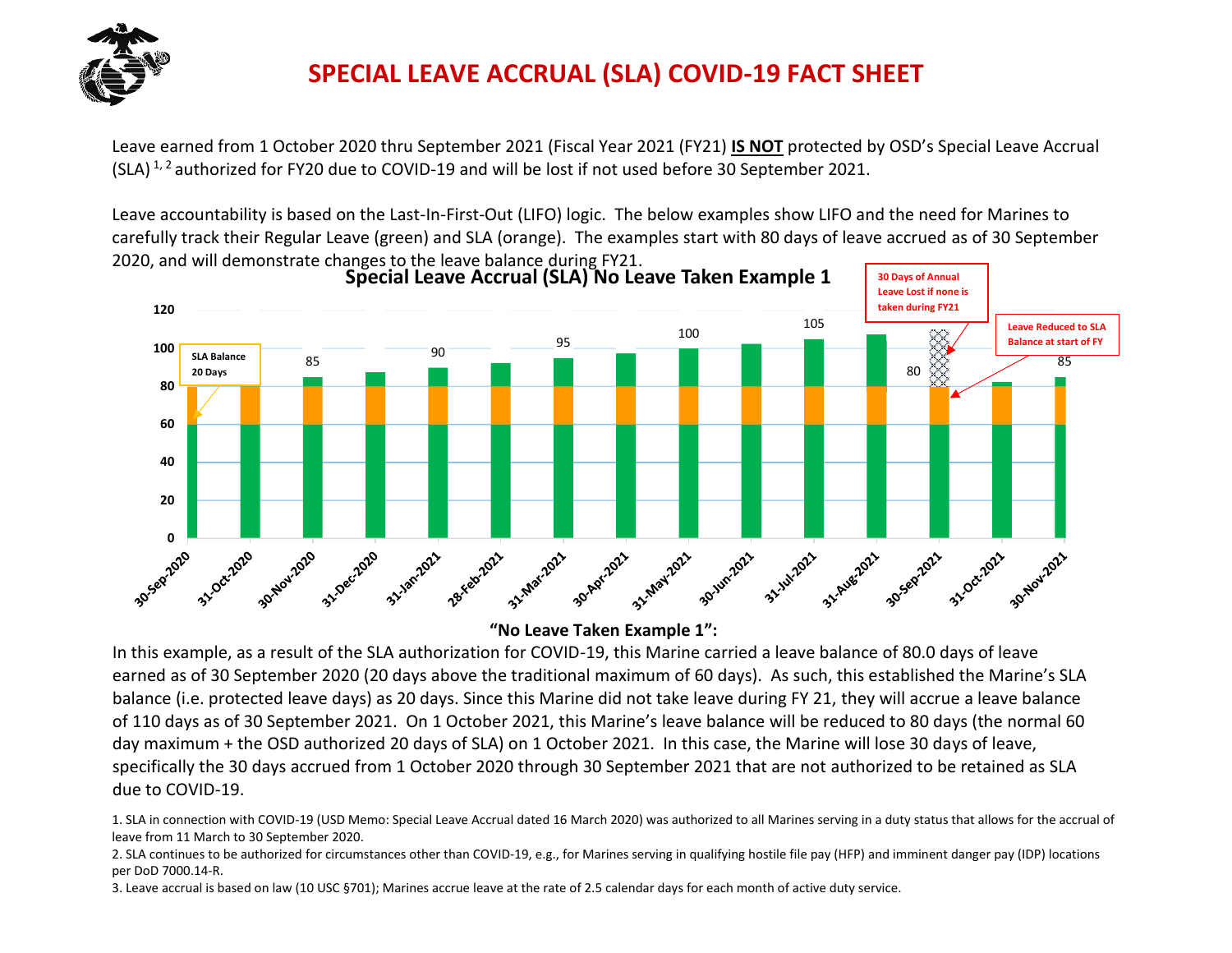



**"Example 2":**

In this example, as a result of the SLA authorization for COVID-19, this Marine carried a balance of 80.0 days of leave accrued as of 30 September2020 (20 days above the normal maximum of 60 days). As such, this established the Marine's SLA balance (i.e. COVID-19 authorized SLA days) as 20 days. This Marine takes 10 days of annual leave during November 2020; including the 2.5 days accrued each month during October and November, the Marine's accrued leave balance at the time is 85 days. Using the Last-In-First-Out (LIFO) logic, the Marines leave account was charged as follows:

85 days (20 which are SLA)

- 10 days (2.5 from Oct, 2.5 from Nov, and 5 from SLA)

 75 days leave balance as of 1 Dec (SLA balance reduced from 20 to 15 days)

Since this Marine does not take leave from the remainder of the FY, they will accrue a leave balance of 100 days as of 30 September 2021. This Marine's balance will be reduced to 75 days (the normal 60 days maximum + the remaining SLA balance of 15 days). In this case, the Marine will lose 25 days of leave, specifically the 25 days accrued from December 2020 through September 2021.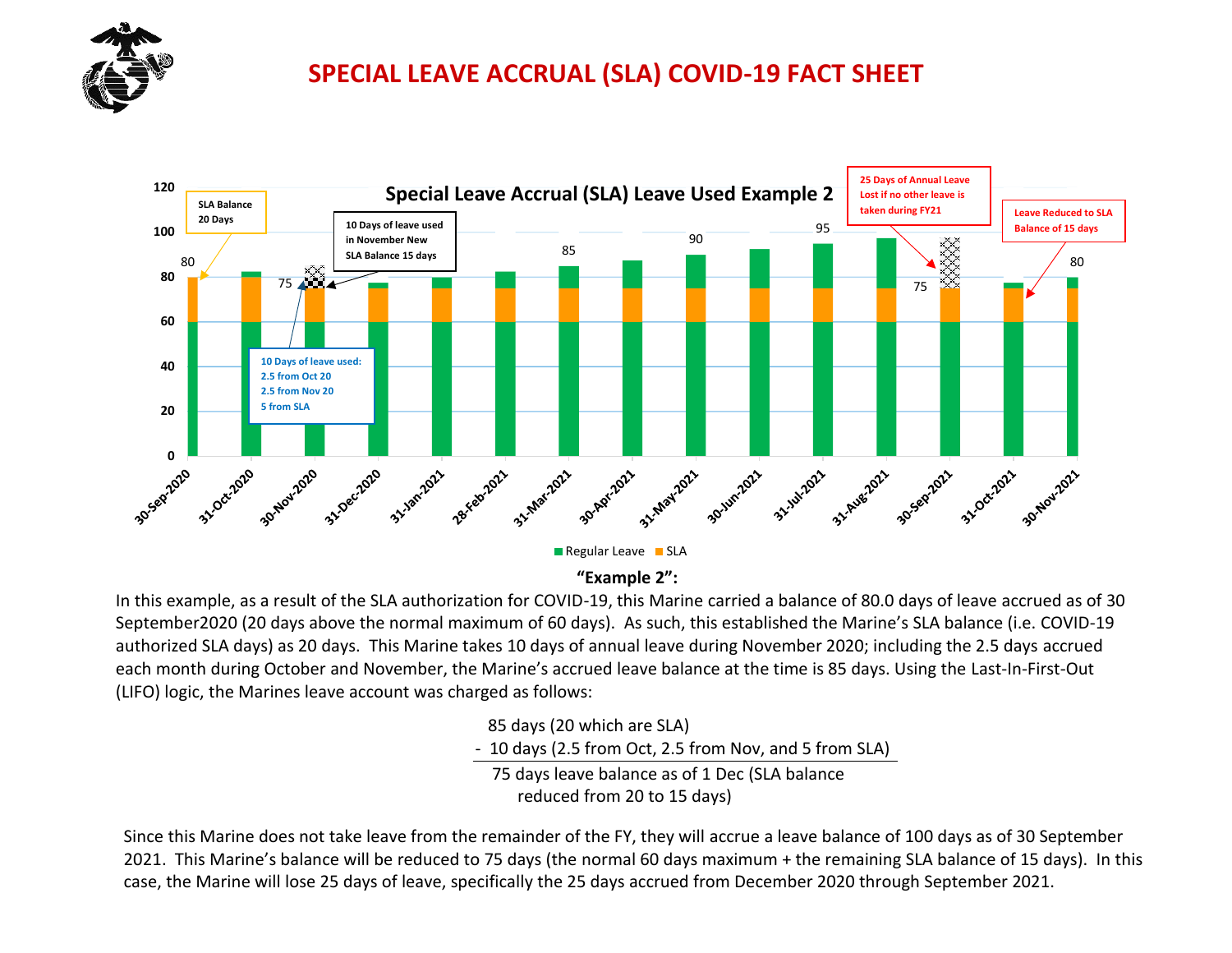



**"Example 3":**

In this example, as a result of the SLA authorization for COVID-19, this Marine accrued a balance of 80.0 days of leave as of 30 September 2020 (20 days above the normal maximum of 60 days). As such, this established the Marine's SLA balance (authorized COVID-19 SLA days) as 20 days. This Marine takes 10 days of annual leave during March 2021; including the 2.5 days accrued each month from October 2020 to March 2021 (15 days), the Marine's accrued leave balance at the time is 95 days. Using the Last-In-First-Out (LIFO) logic, the Marines leave account was charged as follows:

95 days (20 which are SLA)

- 10 days (subtract the 10 days earned from Dec 20- Mar 21)

85 days leave balance as of 1 Apr (SLA balance remains 20)

Since this Marine does not take leave for the remainder of the FY, they will accrue a leave balance of 100 days as of 30 September 2021. This Marine's leave balance will be reduced to 80 days (the normal 60 day maximum + the authorized SLA balance of 20 days). In this case, the Marine will lose 20 days of leave, specifically the 20 days accrued in October and November (5 days) and April through September (15 days). The Marine's SLA balance remains at 20.